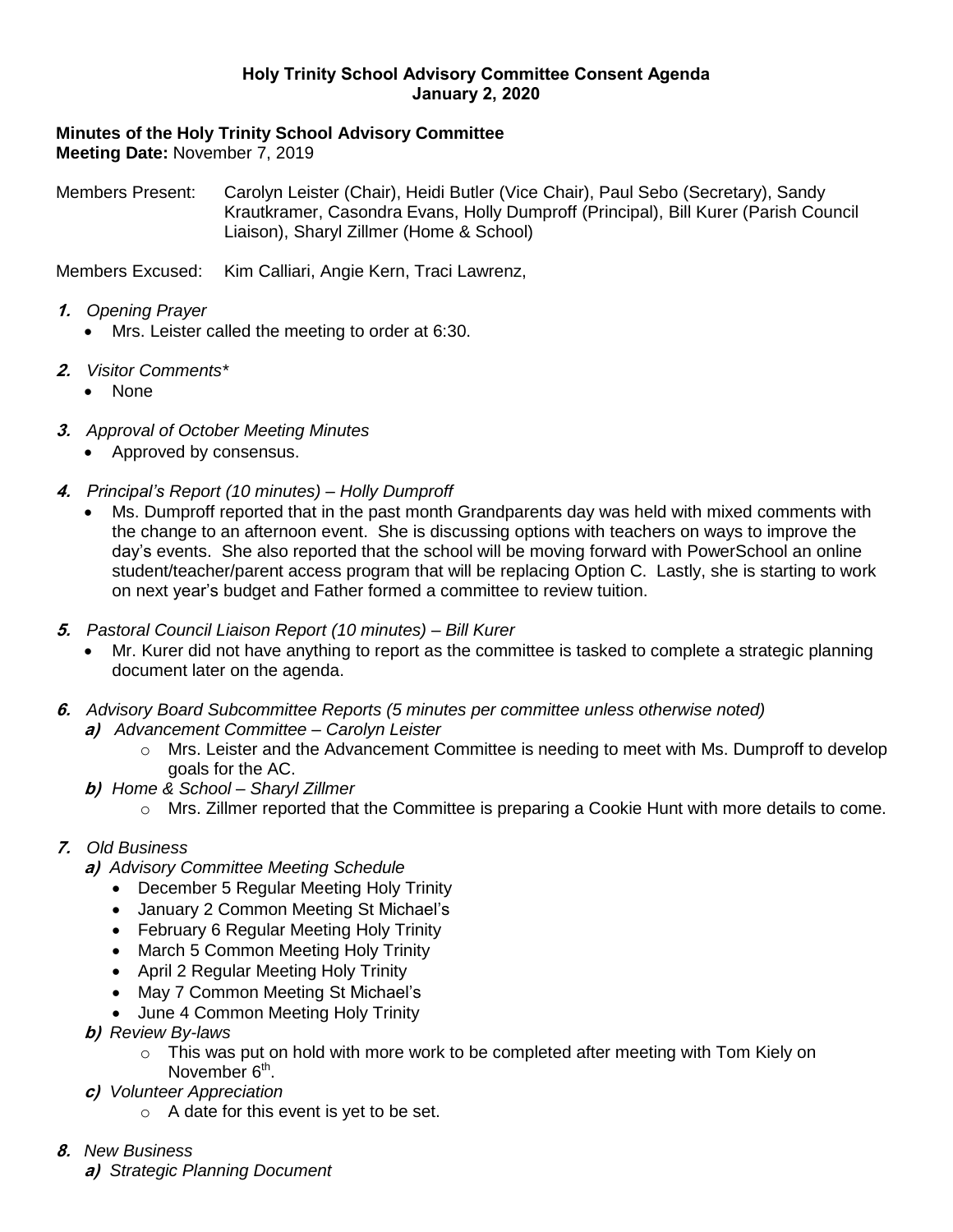$\circ$  See attached document with the committee's identified short-term and long-term goals.

### **9.** *Closing Prayer*

Mrs. Leister closed the meeting at 7:30 to join the common meeting group.

### **Principal's Report –** Holly Dumproff

*Upcoming Items*

- Budget Planning for 2020-21 School Year-working with members of Finance Council on this; we have not met yet
- Planning for Catholic Schools Week- Teacher committee in place; several events already planned
- Tuition Committee- Looks like we will suggest a two year plan for increasing tuition. Still working on increase % for tiers- 2 children; 3 children; 4+ children.
- Advancement Committee needs to meet soon- Carolyn working to schedule this.
- Each class will have their own Jesse tree for Advent preparations. We will also have a school Jesse Tree in the hall way on the first floor.
- Bake sale for Family Promise a big success! Student Council raised \$160 for Family Promise of Washington County. This money will support families experiencing homelessness.
- Book Fair also a HUGE success! Thanks Amanda Gall for coordinating this year's book fair. The coin challenge raised over \$1,100! All teacher wish list items were funded and \$145 was used to buy books for the school Library.

*Current Happenings*

- Forensics sign up underway
- Basketball
- H.E.E.P. (Helping the Environment and Earth's People)

# **Pastoral Council Liaison Report –** Bill Kurer

*Budget/Finance Committee:*

As requested by the School Advisory Committee, I requested our committee to have the ability to review and provide input on the budget. Tim advised me that he and Tom will be working with the school on the budget, but in addition to this, Tim has also offered to meet with our committee quarterly to offer guidance on the budget on behalf of Finance. However, Holly would still be the main point of contact for input on the budget so everything for the budget should be funneled through her. I cc'd Tim in on this email as well to connect him to our committee right away. I thought this was a great offer on behalf of Tim so thank you Tim for your willingness to meet with us on this!

### *Strategic Plan Doc:*

I reviewed our Strategic Plan with Pastoral Council and they were very impressed with our progress and goals. I will take a copy of the typed up final version to Council when we meet in January. Thank you all for your work and input on this!

### **Advancement Committee –** Carolyn Leister

Advancement Committee will be meeting in early January. Meeting request has been sent. We will be working through what our role is.

### **Home & School –** Sharyl Zillmer

- Home & School Volunteer sign up H&S has asked ALL 106 school families to volunteer to participate in ONE of the nine events this year.
	- $\circ$  To date: 49 families that 46% participation. That's not bad. Of the 57 that have NOT sign up yet 25% is older families
	- o A second email reminder went out December 2.
- Friday, December 6, Home & School committee is meeting with Holly to update the Mentoring program for new families.